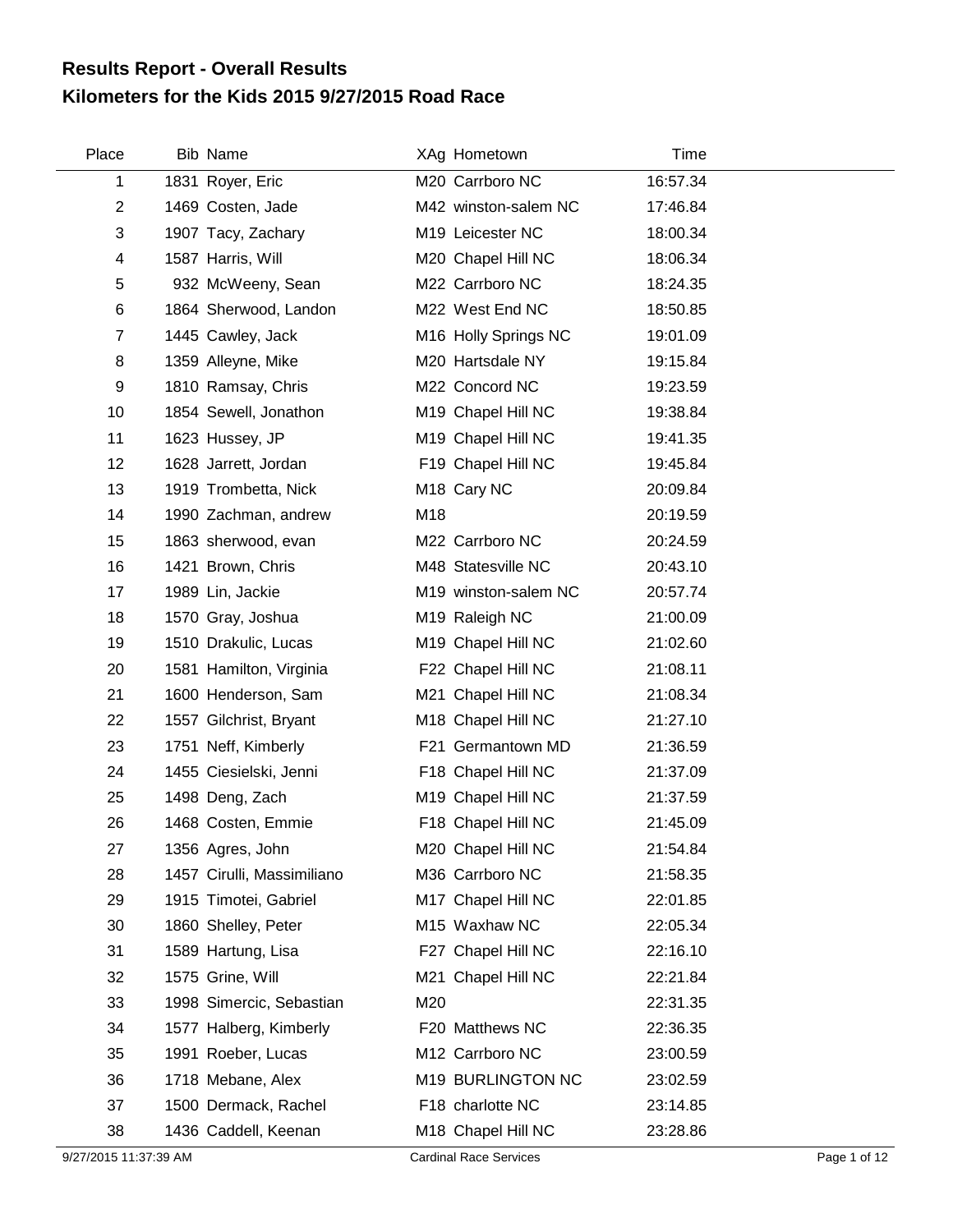| Place | <b>Bib Name</b>         | XAg Hometown         | Time     |
|-------|-------------------------|----------------------|----------|
| 39    | 1822 Rivera, Jean-Luc   | M22 Raleigh NC       | 23:29.10 |
| 40    | 1688 Mallory, Michael   | M20 Clayton NC       | 23:34.62 |
| 41    | 1961 Zakerin, Soraya    | F20 Chapel Hill NC   | 23:35.09 |
| 42    | 1660 Landess, Bart      | M56 Charlotte NC     | 23:45.34 |
| 43    | 1661 Landess, Lee       | M20 Chapel Hill NC   | 23:45.59 |
| 44    | 1980 Valley, Howard     | M67 Kodiak AK        | 23:46.02 |
| 45    | 940 Bianchi, Lauren     | F34 Greensboro NC    | 23:46.84 |
| 46    | 1396 Best, Ryder        | M20 Chapel Hill NC   | 23:49.85 |
| 47    | 1470 Costen, Jessica    | F41 winston-salem NC | 23:51.09 |
| 48    | 1643 Kelly, Caroline    | F19 Chapel Hill NC   | 24:01.84 |
| 49    | 1454 Ciesielski, Dave   | M51 Matthews NC      | 24:19.60 |
| 50    | 1401 Blount, Nick       | M17 Clinton NC       | 24:29.09 |
| 51    | 1434 Butler, Matt       | M52 Brentwood TN     | 24:30.50 |
| 52    | 1463 Cooper, Brittany   | F18 New City NY      | 24:39.84 |
| 53    | 1940 Weaks, Ryan        | M19 Hillsborough NC  | 24:41.87 |
| 54    | 1828 Ross, James        | M22 Elon NC          | 24:42.35 |
| 55    | 1920 Trombetta, Patrick | M52 Cary NC          | 24:59.56 |
| 56    | 1858 Shelley, Ben       | M16 Waxhaw NC        | 25:00.09 |
| 57    | 1959 Yan, Max           | M18 Chapel Hill NC   | 25:01.09 |
| 58    | 1449 Ceballos, Teresa   | F20 Chapel Hill NC   | 25:02.09 |
| 59    | 1957 Wotus, Sarah       | F17 Chapel Hill NC   | 25:02.85 |
| 60    | 1397 Bigelow, Sarah     | F19 Chapel Hill NC   | 25:03.59 |
| 61    | 1524 Fajardo, Marco     | M20 Raleigh NC       | 25:03.79 |
| 62    | 1817 Rice, Demarest     | M16 Pennington NJ    | 25:05.59 |
| 63    | 1689 Manguso, Elizabeth | F18 Chapel Hill NC   | 25:06.35 |
| 64    | 1764 O'Neill, Marissa   | F19 Chapel Hill NC   | 25:07.34 |
| 65    | 1732 Moore, Emma        | F20 Matthews NC      | 25:08.09 |
| 66    | 929 Fenger, Nicholas    | M20 Chapel Hill NC   | 25:10.59 |
| 67    | 1609 Hill, Ashlyn       | F21 Winterville NC   | 25:11.84 |
| 68    | 930 Daniel, Daniel      | M21 Chapel Hill NC   | 25:16.09 |
| 69    | 1772 Pace, Madeline     | F19 Chapel Hill NC   | 25:20.85 |
| 70    | 1922 Tucci, Albert      | M20 Chapel Hill NC   | 25:23.85 |
| 71    | 1750 Neff, Edward       | M54 Germantown MD    | 25:32.85 |
| 72    | 1665 LaPasha, Michael   | M19 Chapel Hill NC   | 25:34.09 |
| 73    | 1670 Leiker, Molly      | F18 Chapel Hill NC   | 25:36.84 |
| 74    | 1737 Motas, Ace         | M20 Chapel Hill NC   | 25:43.09 |
| 75    | 1442 Carstens, Haley    | F19 Chapel Hill NC   | 25:45.59 |
| 76    | 1999 Spurrier, Ryan     | M29 Gibsonville NC   | 25:58.15 |
| 77    | 1363 Ashford, Hadley    | F19 Raleigh NC       | 25:58.84 |
| 78    | 1655 Kramer, Megan      | F20 Parker CO        | 26:03.59 |
| 79    | 1402 Blount, Thomas     | M21 Chapel Hill NC   | 26:12.60 |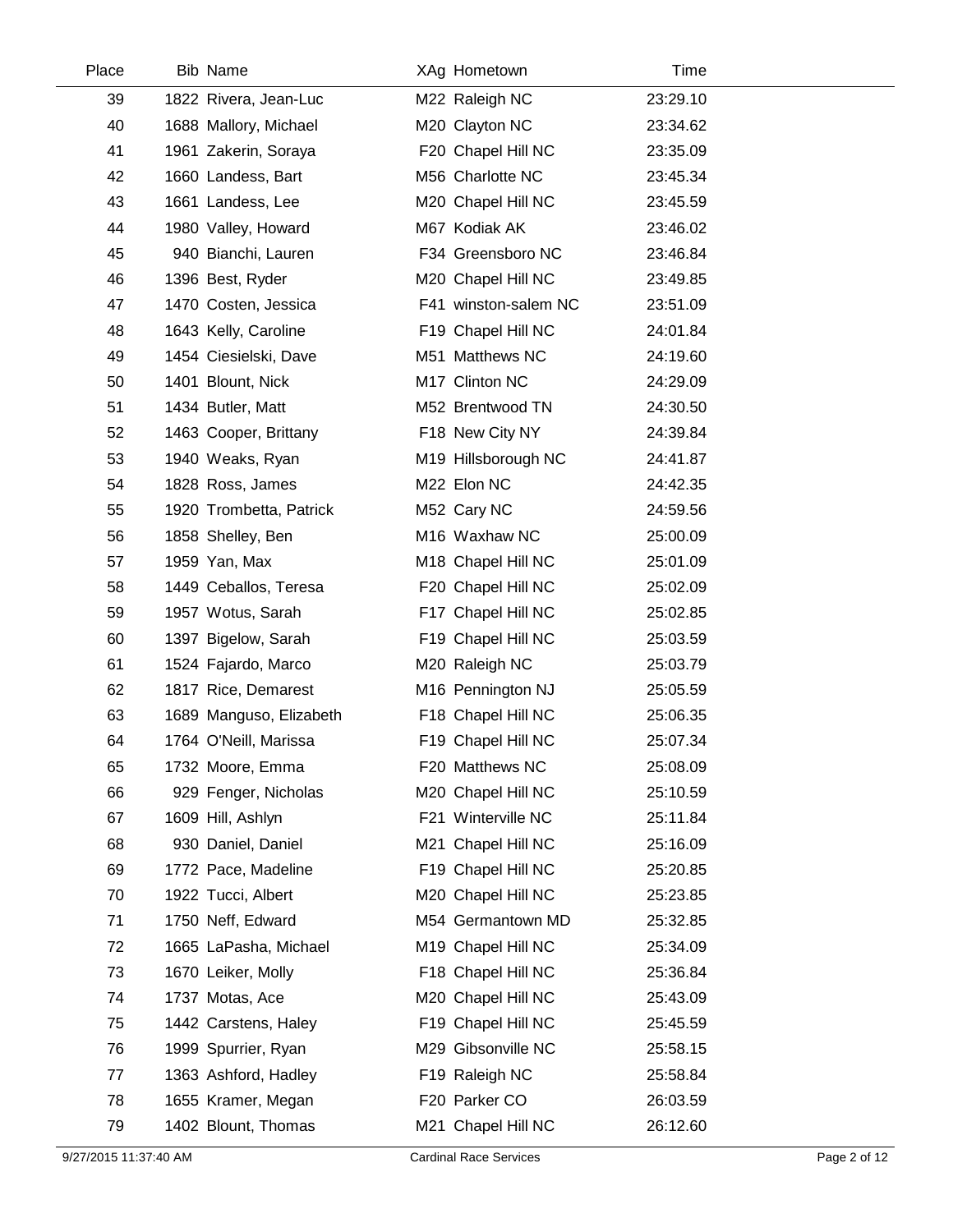| Place | <b>Bib Name</b>          | XAg Hometown         | Time     |  |
|-------|--------------------------|----------------------|----------|--|
| 80    | 1493 Defreitas, Aaron    | M21 LEWISVILLE NC    | 26:12.61 |  |
| 81    | 1420 Brown, Anna         | F19 Huntersville NC  | 26:13.10 |  |
| 82    | 1646 Keyes, Jack         | M22 Raleigh NC       | 26:15.34 |  |
| 83    | 1832 Rust, Shauna        | F21 Chapel Hill NC   | 26:16.59 |  |
| 84    | 1873 Simpson, Terry      | M53 CHARLOTTE NC     | 26:21.35 |  |
| 85    | 1448 Cawley, Tim         | M50 Holly Springs NC | 26:21.85 |  |
| 86    | 1541 Forrest, Delaney    | F19 charlotte NC     | 26:24.84 |  |
| 87    | 1594 Heffner, Janet      | F48 Charlotte NC     | 26:28.60 |  |
| 88    | 1595 Heffner, Kat        | F19 Charlotte NC     | 26:29.09 |  |
| 89    | 1545 Fox, Sam            | M17 Winterville NC   | 26:30.34 |  |
| 90    | 1551 Galey, Mary         | F18 Chapel Hill NC   | 26:31.84 |  |
| 91    | 1629 Jean-Louis, Gilbert | M19 Jackson NJ       | 26:34.84 |  |
| 92    | 1636 Johnson, Bailey     | F22 Carrboro NC      | 26:39.09 |  |
| 93    | 1687 Makris, Joseph      | M53 Westborough MA   | 26:39.61 |  |
| 94    | 1895 Stewart, Jared      | M32 Chapel Hill NC   | 26:40.11 |  |
| 95    | 1371 BALSON, ANTONIO     | M50 Chapel Hill NC   | 26:42.09 |  |
| 96    | 1383 Bautista, Denice    | F19 Chapel Hill NC   | 26:42.34 |  |
| 97    | 1645 Key, Courtney       | F20 Chapel Hill NC   | 26:43.62 |  |
| 98    | 1637 Johnson, Pete       | M47 Pittsboro NC     | 26:51.35 |  |
| 99    | 1620 Hughes, Brittany    | F18 Old Fort NC      | 26:53.35 |  |
| 100   | 1388 Belcher, Abigail    | F18 greensboro NC    | 26:55.36 |  |
| 101   | 1484 Davis, Michael      | M38 Durham NC        | 26:56.36 |  |
| 102   | 1867 Silver, Anna        | F18 Concord NC       | 26:57.09 |  |
| 103   | 1752 Neff, Megan         | F18 Concord NC       | 26:57.10 |  |
| 104   | 1775 Patel, Beyla        | F19 Chapel Hill NC   | 27:00.34 |  |
| 105   | 1983 Koch, Edwina        | F <sub>0</sub>       | 27:08.85 |  |
| 106   | 1666 LeClair, Leah       | F18 Durham NC        | 27:09.35 |  |
| 107   | 1357 Ahmad Ali, Muttaqee | M21 Chapel Hill NC   | 27:09.85 |  |
| 108   | 1825 Rose, Emily         | F20 Charlotte NC     | 27:10.60 |  |
| 109   | 1656 Kronebusch, David   | M45 Southport NC     | 27:11.34 |  |
| 110   | 1537 Flanagan, Patrick   | M49 Charlotte NC     | 27:14.35 |  |
| 111   | 1613 Holbrook, Lindsey   | F20 Chapel Hill NC   | 27:20.84 |  |
| 112   | 1930 Vreeland, Emily     | F25 Chapel Hill NC   | 27:21.59 |  |
| 113   | 1945 Werner, Peter       | M19 Glen Rock NJ     | 27:22.62 |  |
| 114   | 1823 Rogers, Sara        | F18 Troutman NC      | 27:25.36 |  |
| 115   | 1543 Fox, Neal           | M52 Winterville NC   | 27:26.10 |  |
| 116   | 1599 Henderson, Robert   | M31 DURHAM NC        | 27:27.35 |  |
| 117   | 1597 Henderson, Brittany | F28 DURHAM NC        | 27:28.09 |  |
| 118   | 1911 Thompson, Katheryn  | F21 Chapel Hill NC   | 27:31.09 |  |
| 119   | 1812 Randall, Hannah     | F20 Asheville NC     | 27:32.35 |  |
| 120   | 1838 Sapp, Ashley        | F19 Chapel Hill NC   | 27:37.35 |  |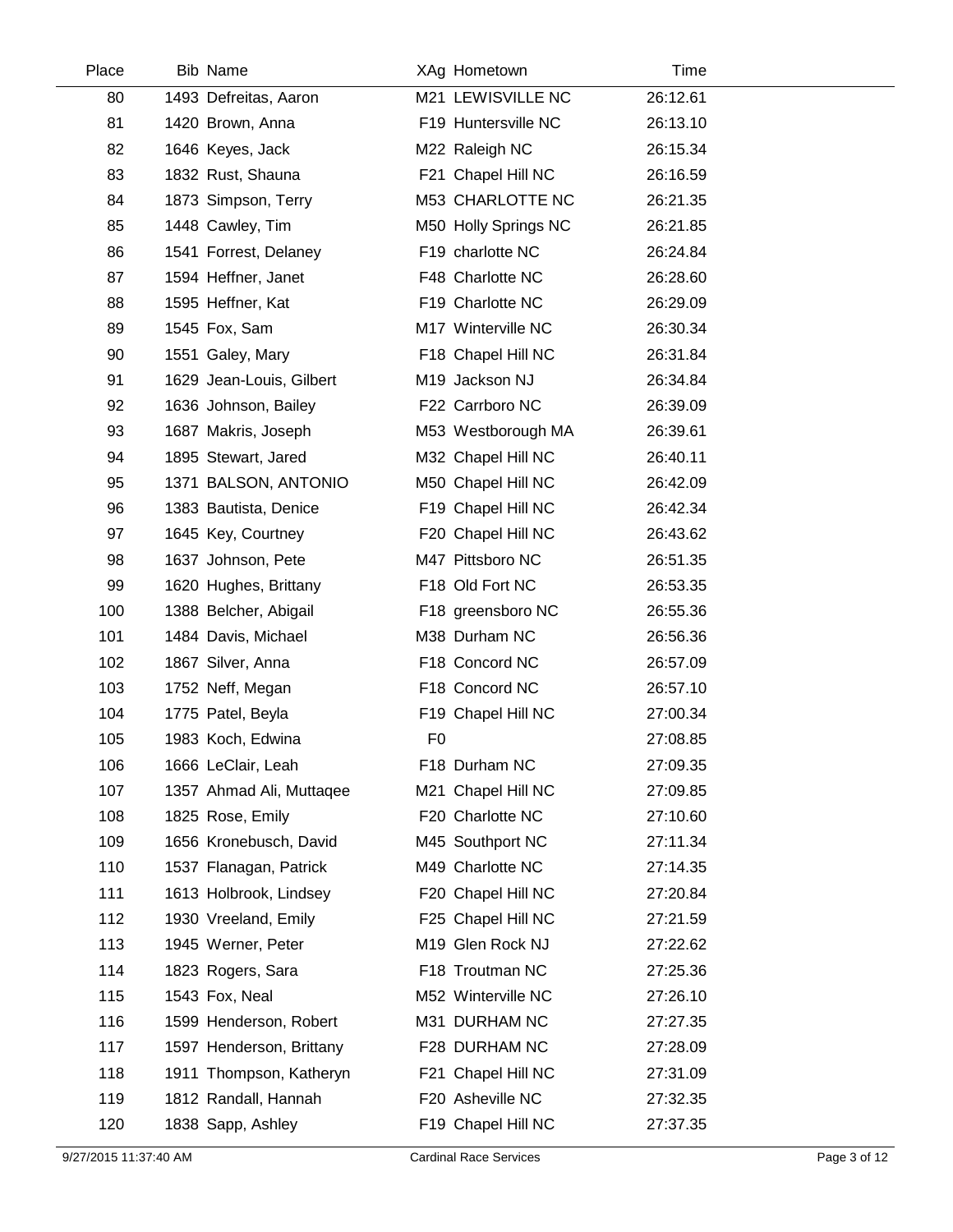| Place | <b>Bib Name</b>         | XAg Hometown           | Time     |
|-------|-------------------------|------------------------|----------|
| 121   | 1845 Schoeffler, Will   | M20 Chapel Hill NC     | 27:37.84 |
| 122   | 1758 Nelson, Rick       | M49 supply NC          | 27:39.35 |
| 123   | 1934 Wang, He           | M47 Chapel Hill NC     | 27:44.59 |
| 124   | 1603 Henriques, Will    | M20 Charlotte NC       | 27:45.60 |
| 125   | 1627 Jaimes, Jocelyn    | F20 Chapel Hill NC     | 27:48.11 |
| 126   | 1748 Naylor, Laura      | F18 Chapel Hill NC     | 27:48.34 |
| 127   | 931 Amin, Anushen       | F18 Greensboro NC      | 27:51.09 |
| 128   | 1606 Hertel, Hayley     | F19 Chapel Hill NC     | 27:55.59 |
| 129   | 1784 Penland, Christina | F18 Herndon VA         | 27:56.35 |
| 130   | 1354 Aghaiepour, Milad  | M13 Carrboro NC        | 27:57.84 |
| 131   | 1722 Minnick, Jonathan  | M21 Cary NC            | 28:02.85 |
| 132   | 1875 Soberano, Zachary  | M19 Chapel Hill NC     | 28:03.36 |
| 133   | 1503 Devine, Marissa    | F18 Chapel Hill NC     | 28:05.60 |
| 134   | 1432 Burke, Alyssa      | F18 Suffern NY         | 28:05.85 |
| 135   | 1756 Nelson, Amy        | F48 supply NC          | 28:06.44 |
| 136   | 1530 Findley, Abby      | F19 Chapel Hill NC     | 28:06.85 |
| 137   | 1407 Boucher, Jonathan  | M18 Yorktown Heights N | 28:18.09 |
| 138   | 1716 McSweeney, Andrea  | F22 Chapel Hill NC     | 28:22.09 |
| 139   | 1859 Shelley, Nicole    | F48 Waxhaw NC          | 28:23.60 |
| 140   | 1969 Brenner, Nick      | M23 Glenview IL        | 28:23.85 |
| 141   | 1862 Shelley, Sam       | M18 Waxhaw NC          | 28:29.85 |
| 142   | 1811 Ramsay, James      | M52 Concord NC         | 28:33.84 |
| 143   | 1826 Ross, Andrew       | M21 Nashville TN       | 28:36.09 |
| 144   | 1793 Pleasants, Madison | F19 Siler City NC      | 28:37.85 |
| 145   | 1719 Medefindt, Gina    | F23 Winston-Salem NC   | 28:40.85 |
| 146   | 1427 Burch, Ryan        | M23 Chapel Hill NC     | 28:41.35 |
| 147   | 1676 Lin, Jason         | M18 charlotte NC       | 28:41.61 |
| 148   | 1889 Stanley, Megan     | F20 Durham NC          | 28:41.62 |
| 149   | 1770 Oruganti, Thrisha  | F19 Cary NC            | 28:42.84 |
| 150   | 1816 Rice, Carl         | M51 Pennington NJ      | 28:43.36 |
| 151   | 1818 Rice, Gillian      | F18 Pennington NJ      | 28:43.60 |
| 152   | 1792 Pirrung, Chris     | M19 Charlotte NC       | 28:45.59 |
| 153   | 1786 Pequeno, Sara      | F18 Mt. Airy NC        | 28:49.84 |
| 154   | 1495 Defreitas, Nikki   | F19 Chapel Hill NC     | 28:57.35 |
| 155   | 1494 Defreitas, David   | M48 LEWISVILLE NC      | 28:58.34 |
| 156   | 1759 Nguyen, Dustin     | M23 Fairfax VA         | 29:00.09 |
| 157   | 1394 Berry, Aidan       | F23 Beech Mountain N   | 29:01.86 |
| 158   | 1662 Lane, Ernie        | M37 Pittsboro NC       | 29:01.86 |
| 159   | 1909 Taylor, Ashlee     | F18 Chapel Hill NC     | 29:03.60 |
| 160   | 1573 Grieb, Zachary     | M21 Chapel Hill NC     | 29:04.35 |
| 161   | 1492 DeFazio, Stephanie | F21 Chapel Hill NC     | 29:04.59 |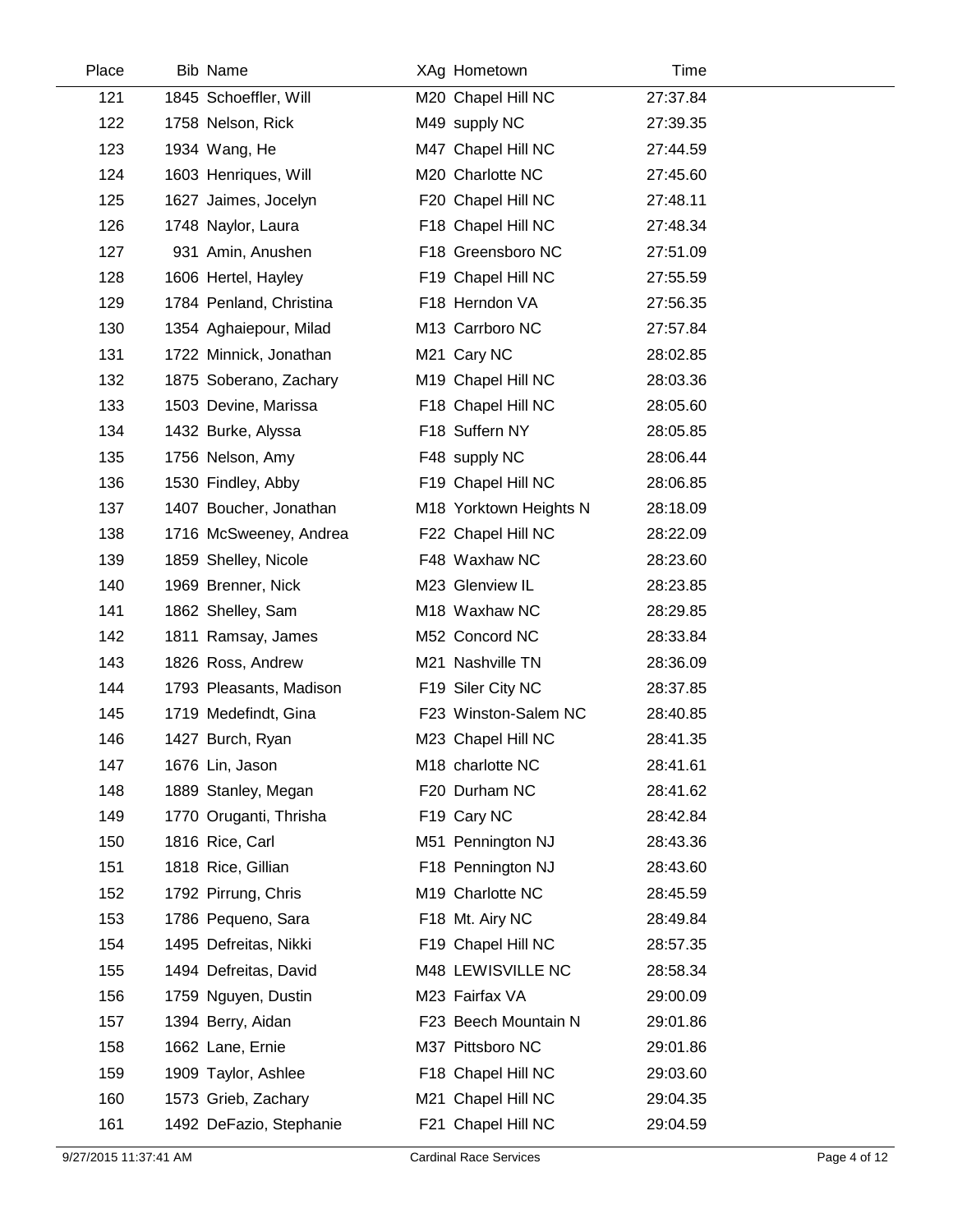| Place | <b>Bib Name</b>        | XAg Hometown         | Time     |  |
|-------|------------------------|----------------------|----------|--|
| 162   | 1576 Guo, Justin       | M19 Clarksburg MD    | 29:09.09 |  |
| 163   | 1992 Boone, Chris      | M57 Charlotte NC     | 29:15.60 |  |
| 164   | 1733 Moore, Tim        | M47 Matthews NC      | 29:16.36 |  |
| 165   | 1426 Bulla, Gracie     | F18 High Point NC    | 29:17.13 |  |
| 166   | 1941 Weintraub, Claire | F19 Carrboro NC      | 29:17.59 |  |
| 167   | 1596 Heine, Rebecca    | F19 Chapel Hill NC   | 29:17.85 |  |
| 168   | 1829 Ross, Scott       | M50 Nashville TN     | 29:18.10 |  |
| 169   | 1699 Martin, John      | M19 Chapel Hill NC   | 29:19.60 |  |
| 170   | 1480 Davis, Claire     | F19 greensboro NC    | 29:23.59 |  |
| 171   | 1806 Radford, Melissa  | F22 Fuquay-Varina NC | 29:27.35 |  |
| 172   | 1749 Neely, Jasmine    | F21 Chapel Hill NC   | 29:28.34 |  |
| 173   | 1788 Petersen, Sean    | M19 Chapel Hill NC   | 29:29.34 |  |
| 174   | 1667 LeClair, Susan    | F49 Durham NC        | 29:34.85 |  |
| 175   | 1913 Tidwell, Tess     | F19 Chapel Hill NC   | 29:35.59 |  |
| 176   | 1588 Harrold, Lauren   | F19 Chapel Hill NC   | 29:37.10 |  |
| 177   | 1526 Fan, Chunyang     | M45 Chapel Hill NC   | 29:39.35 |  |
| 178   | 1827 Ross, Heather     | F50 Nashville TN     | 29:41.84 |  |
| 179   | 1861 Shelley, Robert   | M47 Waxhaw NC        | 29:43.85 |  |
| 180   | 1389 Belcher, Nancy    | F47 greensboro NC    | 29:52.10 |  |
| 181   | 1517 Ellis, Clark      | M46 Cary NC          | 29:53.59 |  |
| 182   | 1654 Koutlas, Maria    | F18 Greenville NC    | 29:54.09 |  |
| 183   | 1486 de Leon, Luke     | M22 Durham NC        | 29:54.59 |  |
| 184   | 1682 Long, Kayla       | F19 winston-salem NC | 29:56.34 |  |
| 185   | 1653 Koutlas, Judy     | F54 Greenville NC    | 29:59.10 |  |
| 186   | 1520 Engels, Nichlas   | M20 Chapel Hill NC   | 29:59.59 |  |
| 187   | 1970 Cmiel, Abbey      | F18 Charlotte NC     | 30:06.10 |  |
| 188   | 1519 Enders, Johna     | F48 Chapel Hill NC   | 30:08.09 |  |
| 189   | 1880 Spaid, Kelly      | F51 Pfafftown NC     | 30:08.35 |  |
| 190   | 1971 Cmiel, Craig      | M51 Charlotte NC     | 30:10.36 |  |
| 191   | 1415 Breito, Nathan    | M33 Chapel Hill NC   | 30:10.86 |  |
| 192   | 1853 Sethi, Shiva      | M20 Chapel Hill NC   | 30:11.59 |  |
| 193   | 1549 Gaddy, Haylee     | F17 Jacksonville NC  | 30:17.36 |  |
| 194   | 1630 Jeffreys, Nick    | M30 Holly Springs NC | 30:21.09 |  |
| 195   | 1446 Cawley, Nancy     | F49 Holly Springs NC | 30:27.59 |  |
| 196   | 1619 Huffmon, Alana    | F19 Wilmington NC    | 30:35.10 |  |
| 197   | 1399 Bizzell, Morgan   | F19 Sneads Ferry NC  | 30:40.59 |  |
| 198   | 1950 Whitacre, Annie   | F21 Chapel Hill NC   | 30:46.61 |  |
| 199   | 1583 Hanmer, Emma      | F21 Matthews NC      | 30:46.86 |  |
| 200   | 1384 Beasley, Caroline | F18 Chapel Hill NC   | 30:47.84 |  |
| 201   | 1785 Penland, Eileen   | F55 Washington DC    | 30:50.35 |  |
| 202   | 1905 Sun, Dennis       | M18 Chapel Hill NC   | 30:51.84 |  |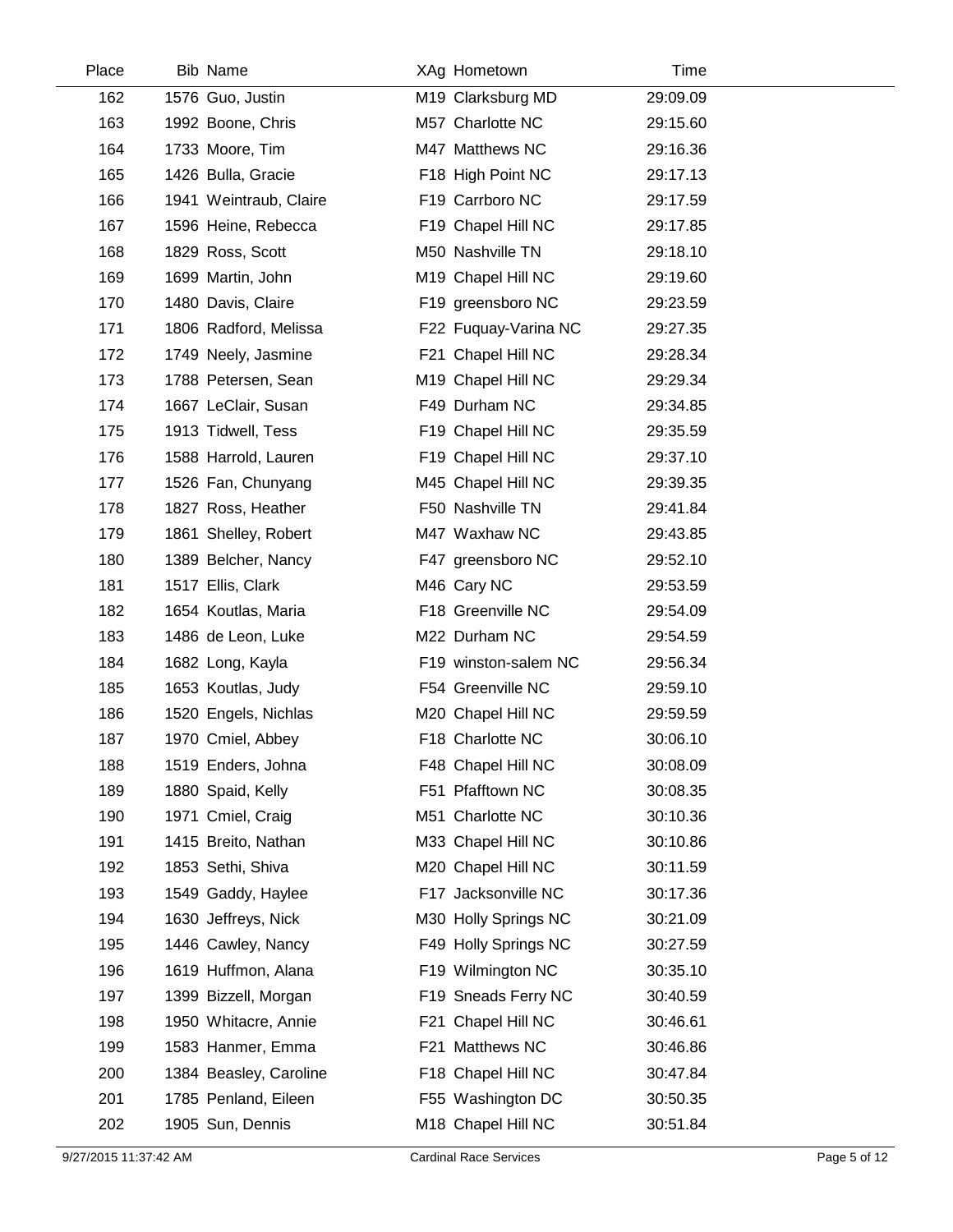| Place | <b>Bib Name</b>          | XAg Hometown           | Time     |  |
|-------|--------------------------|------------------------|----------|--|
| 203   | 1644 Kenan, Taylor       | F21 Berwyn PA          | 30:56.35 |  |
| 204   | 1683 Lowe-Skillern, Zan  | M23 DURHAM NC          | 30:58.09 |  |
| 205   | 1979 Caviness, Lewis     | M52 Carrboro NC        | 31:00.59 |  |
| 206   | 1933 Wang, Adam          | M21 Chapel Hill NC     | 31:01.84 |  |
| 207   | 1717 McVay, Frances      | F29 Chapel Hill NC     | 31:06.59 |  |
| 208   | 1391 Belza, Kareen       | F38 Carrboro NC        | 31:07.84 |  |
| 209   | 1894 Stewart, Caroline   | F21 Chapel Hill NC     | 31:10.36 |  |
| 210   | 1640 Jordan, Becca       | F21 Chapel Hill NC     | 31:11.84 |  |
| 211   | 1380 Barnett, Ann        | F21 Chapel Hill NC     | 31:12.86 |  |
| 212   | 1443 Carter, Shakeelah   | F22 Raleigh NC         | 31:12.89 |  |
| 213   | 1408 Boucher, Paul       | M62 Yorktown Heights N | 31:13.35 |  |
| 214   | 1762 Nizich, Alex        | F19 Cary NC            | 31:13.78 |  |
| 215   | 1361 Amin, Anusheh       | F18 greensboro NC      | 31:13.80 |  |
| 216   | 1892 Steininger, Robert  | M55 Eastover NC        | 31:16.84 |  |
| 217   | 1565 Gramer, Montana     | F20 Morganton NC       | 31:19.34 |  |
| 218   | 1447 Cawley, Paige       | F20 Chapel Hill NC     | 31:19.84 |  |
| 219   | 1842 Schleicher, Glenn   | M49 Chapel Hill NC     | 31:20.84 |  |
| 220   | 1840 Schleicher, Alec    | M19 Chapel Hill NC     | 31:20.94 |  |
| 221   | 1499 Derickson, Cailyn   | F18 Chapel Hill NC     | 31:23.60 |  |
| 222   | 1886 Stacks, Erin        | F18 Chapel Hill NC     | 31:24.35 |  |
| 223   | 1617 Hoover, Lindsey     | F19 Chapel Hill NC     | 31:24.60 |  |
| 224   | 1497 delk, sarah         | f22 Trinity NC         | 31:29.59 |  |
| 225   | 1801 Privette, Mary      | F20 Chapel Hill NC     | 31:35.85 |  |
| 226   | 1538 Fogarty, Caitlin    | F20 Chapel Hill NC     | 31:36.09 |  |
| 227   | 1590 Hauprich, Katrina   | F22 Chapel Hill NC     | 31:38.34 |  |
| 228   | 1837 Sapirstein, Sally   | F52 Baltimore MD       | 31:38.37 |  |
| 229   | 1727 Moloney, Maura      | F18 Hot Springs NC     | 31:38.59 |  |
| 230   | 1836 Sapirstein, Audrey  | F18 Baltimore MD       | 31:38.85 |  |
| 231   | 1901 Strenk, Katarina    | F19 Chapel Hill NC     | 31:41.59 |  |
| 232   | 1525 Fallin, Casey       | F20 Chapel Hill NC     | 31:44.34 |  |
| 233   | 1604 Herman, Morgan      | F21 greensboro NC      | 31:47.09 |  |
| 234   | 1536 Flaherty, Joann     | F21 greensboro NC      | 31:47.59 |  |
| 235   | 1795 pontrelli, kiley    | f24 Chapel Hill NC     | 31:48.62 |  |
| 236   | 1960 Yao, Maria          | F20 Chapel Hill NC     | 31:48.86 |  |
| 237   | 1954 Wolk, Logan         | M19 Chapel Hill NC     | 31:48.87 |  |
| 238   | 1745 Nam, Christine      | F20 Chapel Hill NC     | 31:49.11 |  |
| 239   | 1593 Hawker, Isabella    | F20 Chapel Hill NC     | 31:56.84 |  |
| 240   | 1679 Link, Elise         | F50 Burke VA           | 32:03.59 |  |
| 241   | 1366 Bahethi, Rohini     | F20 Bowie MD           | 32:06.35 |  |
| 242   | 1985 Mock, Maddy         | F17                    | 32:09.60 |  |
| 243   | 1834 Saltzman, Alexander | M15 Chapel Hill NC     | 32:09.60 |  |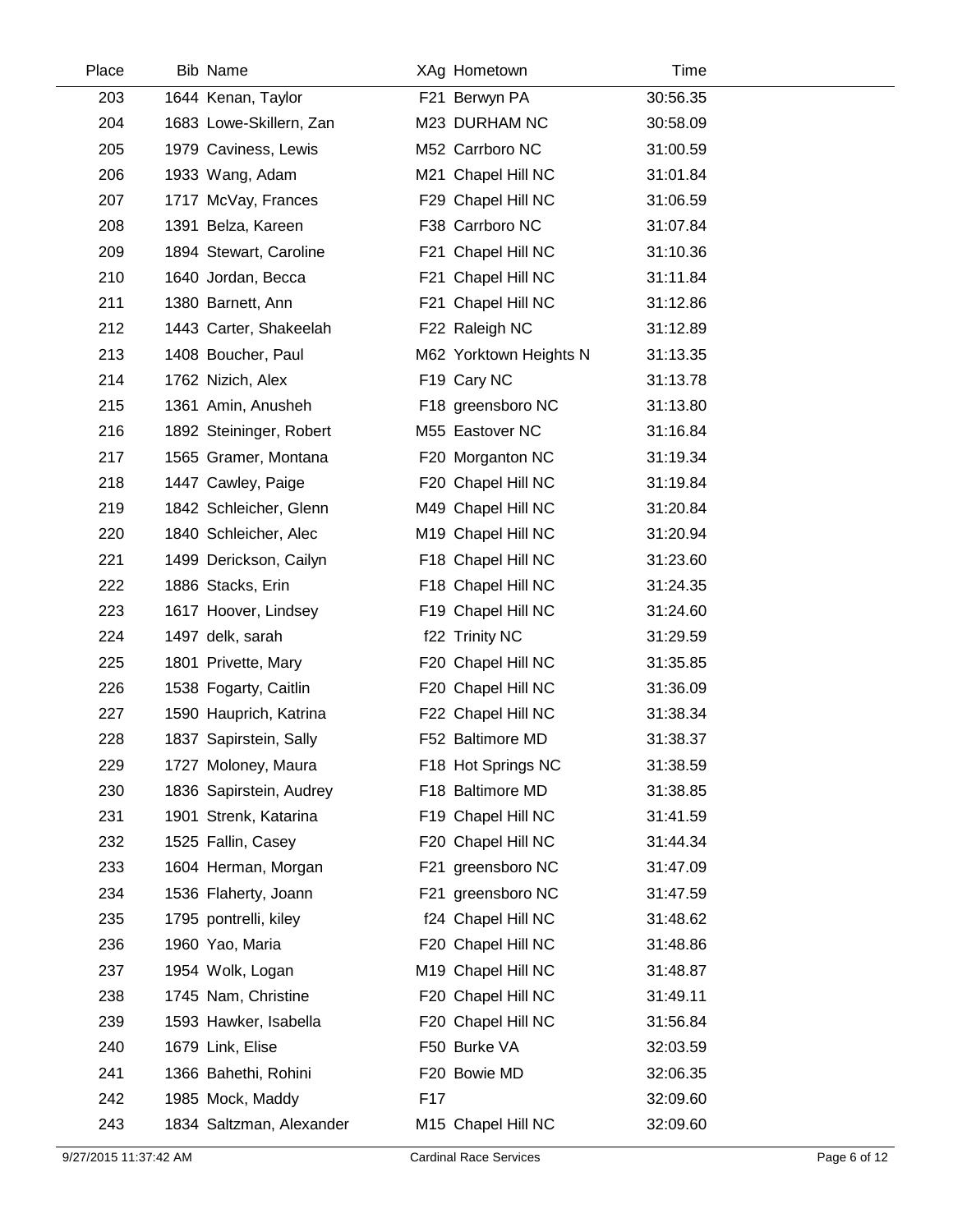| Place | <b>Bib Name</b>           |                 | XAg Hometown         | Time     |  |
|-------|---------------------------|-----------------|----------------------|----------|--|
| 244   | 1935 Warlick, Erin        |                 | F18 Chapel Hill NC   | 32:11.09 |  |
| 245   | 1835 Saltzman, Elias      |                 | M6 Chapel Hill NC    | 32:12.59 |  |
| 246   | 1734 Moreno, Monica       |                 | F45 Carrboro NC      | 32:12.87 |  |
| 247   | 1671 Lewis, Ellie         |                 | F19 Charlotte NC     | 32:13.60 |  |
| 248   | 1586 Harris, Kathleen     |                 | F21 Chapel Hill NC   | 32:14.60 |  |
| 249   | 1715 McPhail, Marques     |                 | M21 Chapel Hill NC   | 32:14.84 |  |
| 250   | 1458 Clark, Emily         |                 | F31 Carrboro NC      | 32:16.59 |  |
| 251   | 939 Zirker, Stephanie     |                 | F21 Chapel Hill NC   | 32:18.11 |  |
| 252   | 1416 Brickner, Suzanne    |                 | F51 Concord NC       | 32:20.09 |  |
| 253   | 1672 Lewis, Marguerite    |                 | F54 Charlotte NC     | 32:20.87 |  |
| 254   | 1916 Townsend, Kaitlyn    |                 | F22 Chapel Hill NC   | 32:21.34 |  |
| 255   | 1744 Murray, Maleah       |                 | F20 Chapel Hill NC   | 32:21.86 |  |
| 256   | 1824 Rose, Caitlin        |                 | F20 Chapel Hill NC   | 32:23.09 |  |
| 257   | 1753 Nehler, Chelsea      |                 | F25 Carrboro NC      | 32:31.09 |  |
| 258   | 1725 MITCHELL, JANE       |                 | F46 Durham NC        | 32:33.09 |  |
| 259   | 1405 Bonfiglio, Amy       |                 | F23 Chapel Hill NC   | 32:34.09 |  |
| 260   | 1685 MacIsaac, Susan      |                 | F52 Harrisburg NC    | 32:40.09 |  |
| 261   | 1633 Jenkins, Nichole     |                 | F41 Fayetteville NC  | 32:41.60 |  |
| 262   | 1986 Mock, Gracie         | F <sub>12</sub> |                      | 32:42.35 |  |
| 263   | 1918 Tozzi, Kim           |                 | F53 Sanford NC       | 32:43.59 |  |
| 264   | 1917 Tozzi, Alessandra    |                 | F19 Sanford NC       | 32:43.59 |  |
| 265   | 1805 Radford, Amanda      |                 | F22 Fuquay-Varina NC | 32:49.09 |  |
| 266   | 1444 Cashman, Kathleen    |                 | F20 Chapel Hill NC   | 32:49.59 |  |
| 267   | 1713 McLaughlin, Danielle |                 | F21 Chapel Hill NC   | 32:51.59 |  |
| 268   | 1574 Grine, Alyson        |                 | F22 Raleigh NC       | 32:53.35 |  |
| 269   | 1851 Sefler, Megan        |                 | F19 Chapel Hill NC   | 33:00.59 |  |
| 270   | 1512 Dunnagan, Brad       |                 | M22 Buxton NC        | 33:06.38 |  |
| 271   | 937 Sheridan, Megan       |                 | F24 Apex NC          | 33:08.59 |  |
| 272   | 938 Sheridan, Alan        |                 | M24 Morrisville NC   | 33:08.60 |  |
| 273   | 928 Nguyen, Helen         |                 | F20 Chapel Hill NC   | 33:10.35 |  |
| 274   | 1781 Pawlowski, Megan     |                 | F20 Wilmington NC    | 33:10.84 |  |
| 275   | 1947 West, Liz            |                 | F22 Goldsboro NC     | 33:15.01 |  |
| 276   | 1973 Cmiel, Lauren        |                 | F14 Charlotte NC     | 33:15.84 |  |
| 277   | 2000 Albritton, Cari      |                 | F20 Cary NC          | 33:25.10 |  |
| 278   | 1550 Gaddy, Stacy         |                 | M46 Jacksonville NC  | 33:25.60 |  |
| 279   | 1705 McCormick, Stephanie |                 | F20 WILSON NC        | 33:25.85 |  |
| 280   | 1471 Creech, Griffin      |                 | M21 Chapel Hill NC   | 33:26.09 |  |
| 281   | 1642 Kelly, Bridey        |                 | F18 Chapel Hill NC   | 33:26.11 |  |
| 282   | 1409 Boykins, Kayla       |                 | F18 Acworth GA       | 33:26.85 |  |
| 283   | 1958 Wu, Qiuwen           |                 | M48 Chapel Hill NC   | 33:27.35 |  |
| 284   | 1776 Patel, Sejjal        |                 | F44 Chapel Hill NC   | 33:28.59 |  |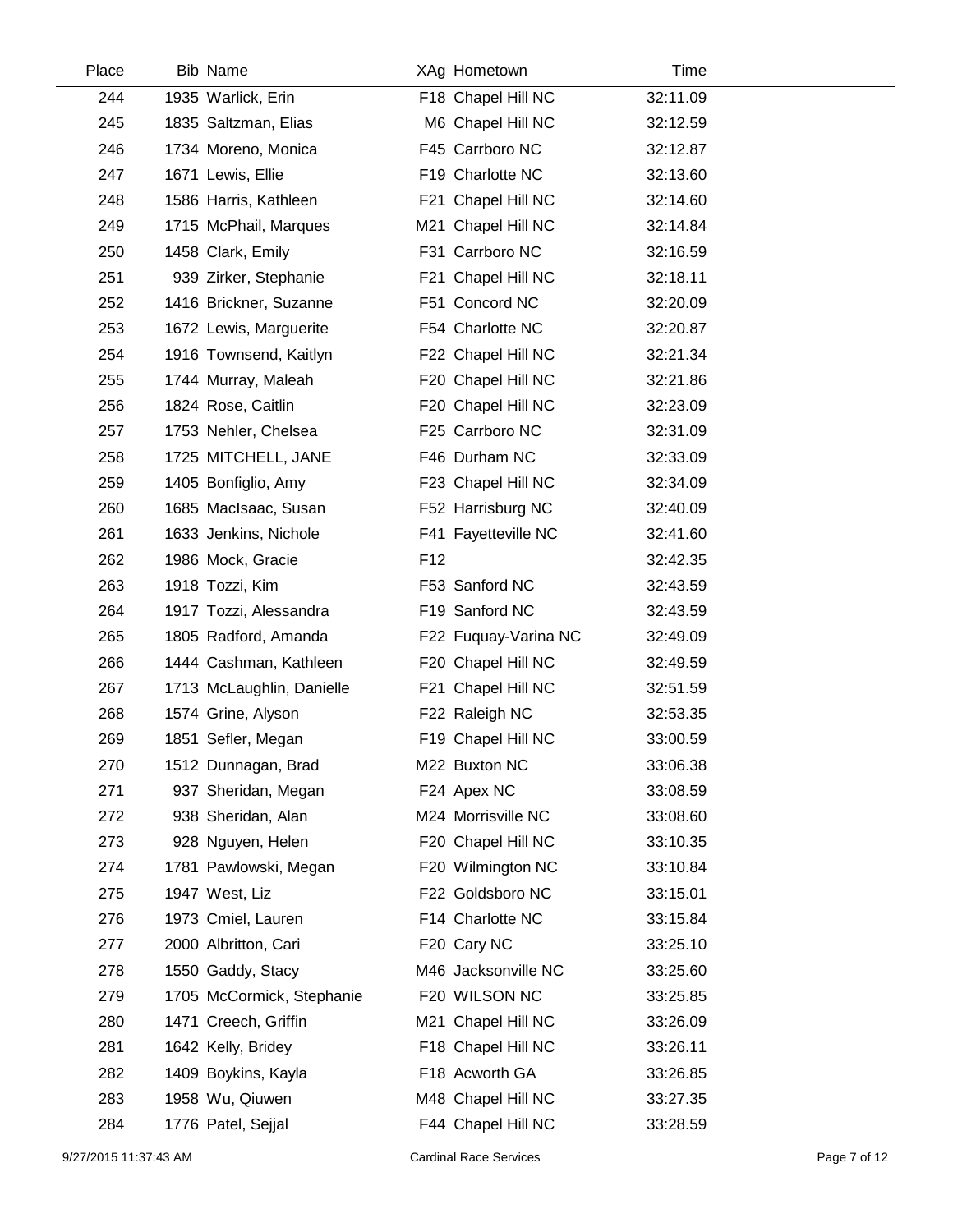| Place | <b>Bib Name</b>         | XAg Hometown          | Time     |  |
|-------|-------------------------|-----------------------|----------|--|
| 285   | 1794 Pliska, Maddy      | F20 Chapel Hill NC    | 33:34.35 |  |
| 286   | 1553 Gauthreaux, Nikki  | F21 Chapel Hill NC    | 33:36.35 |  |
| 287   | 1697 Marino, Bri        | F21 Chapel Hill NC    | 33:36.36 |  |
| 288   | 1515 edwards, torey     | f22 Carrboro NC       | 33:36.85 |  |
| 289   | 1724 Mitchell, Emily    | F21 Chapel Hill NC    | 33:37.09 |  |
| 290   | 1528 Fender, EmmaRae    | F19 Fletcher NC       | 33:40.84 |  |
| 291   | 1540 Forde, Stephanie   | F20 Chapel Hill NC    | 33:43.10 |  |
| 292   | 1767 Orman, Amy         | F45 Haw River NC      | 33:52.84 |  |
| 293   | 1766 Orman, Allison     | F20 Haw River NC      | 33:52.97 |  |
| 294   | 1430 Burgess, Leigh     | F43 Carrboro NC       | 33:56.09 |  |
| 295   | 1479 Dare, Meg          | F52 Garner NC         | 34:07.10 |  |
| 296   | 1410 Bradley, Kendall   | F18 Chapel Hill NC    | 34:13.85 |  |
| 297   | 1757 Nelson, Mary Britt | F21 supply NC         | 34:14.60 |  |
| 298   | 1605 Hernandez, Alexy   | F21 Chapel Hill NC    | 34:14.84 |  |
| 299   | 1529 Ferguson, Jacob    | M21 Shallote NC       | 34:15.34 |  |
| 300   | 1496 Delgado, Alysa     | F21 Chapel Hill NC    | 34:18.35 |  |
| 301   | 1865 Shevlin, Stuart    | M22 Carrboro NC       | 34:18.59 |  |
| 302   | 1511 Dufresne, Mason    | M20 Chapel Hill NC    | 34:21.60 |  |
| 303   | 1514 Edwards, Sata      | F19 Chapel Hill NC    | 34:26.59 |  |
| 304   | 1556 Gerber, Bryan      | M20 Chapel Hill NC    | 34:28.35 |  |
| 305   | 1532 Findley, Nancy     | F48 Fuquay-Varina NC  | 34:29.35 |  |
| 306   | 1531 Findley, Madison   | F14 Fuquay-Varina NC  | 34:29.60 |  |
| 307   | 1534 Fisher, Julia      | F32 Durham NC         | 34:36.12 |  |
| 308   | 1369 Baird, Matt        | M12 Sudbury MA        | 34:36.35 |  |
| 309   | 1367 Baird, Catherine   | F19 Chapel Hill NC    | 34:36.84 |  |
| 310   | 1368 Baird, Christopher | M45 Sudbury MA        | 34:41.61 |  |
| 311   | 1723 Minter, Jacqueline | F23 Chapel Hill NC    | 34:43.85 |  |
| 312   | 1963 Zelasky, Sarah     | F18 Chapel Hill NC    | 34:45.35 |  |
| 313   | 1997 Miller, emma       | F19 Chapel Hill NC    | 34:48.35 |  |
| 314   | 1908 Tadlock, Bailey    | F19 Huntersville NC   | 34:54.35 |  |
| 315   | 1927 Valsing, Eli       | F52 Carrboro NC       | 34:58.09 |  |
| 316   | 1508 Dorsey, Angeleigh  | F47 Arden NC          | 34:59.85 |  |
| 317   | 1726 Mitchell, Rebecca  | F22 Durham NC         | 35:09.67 |  |
| 318   | 1996 Middleton, Abigail | F20 Southern Pines NC | 35:15.60 |  |
| 319   | 1504 Dillane, Chelsea   | F20 Washington NC     | 35:15.61 |  |
| 320   | 1926 Ueng, Grace        | F50 Cary NC           | 35:16.60 |  |
| 321   | 1965 Zhu, Juanyan       | F20 Chapel Hill NC    | 35:26.84 |  |
| 322   | 1659 Lamb, Caroline     | F21 Carrboro NC       | 35:36.59 |  |
| 323   | 1879 Spaid, Ben         | M15 Pfafftown NC      | 35:37.85 |  |
| 324   | 1782 Payne, Marie       | F20 Chapel Hill NC    | 35:39.85 |  |
| 325   | 1921 Truitt, Hailey     | F18 Chapel Hill NC    | 35:40.10 |  |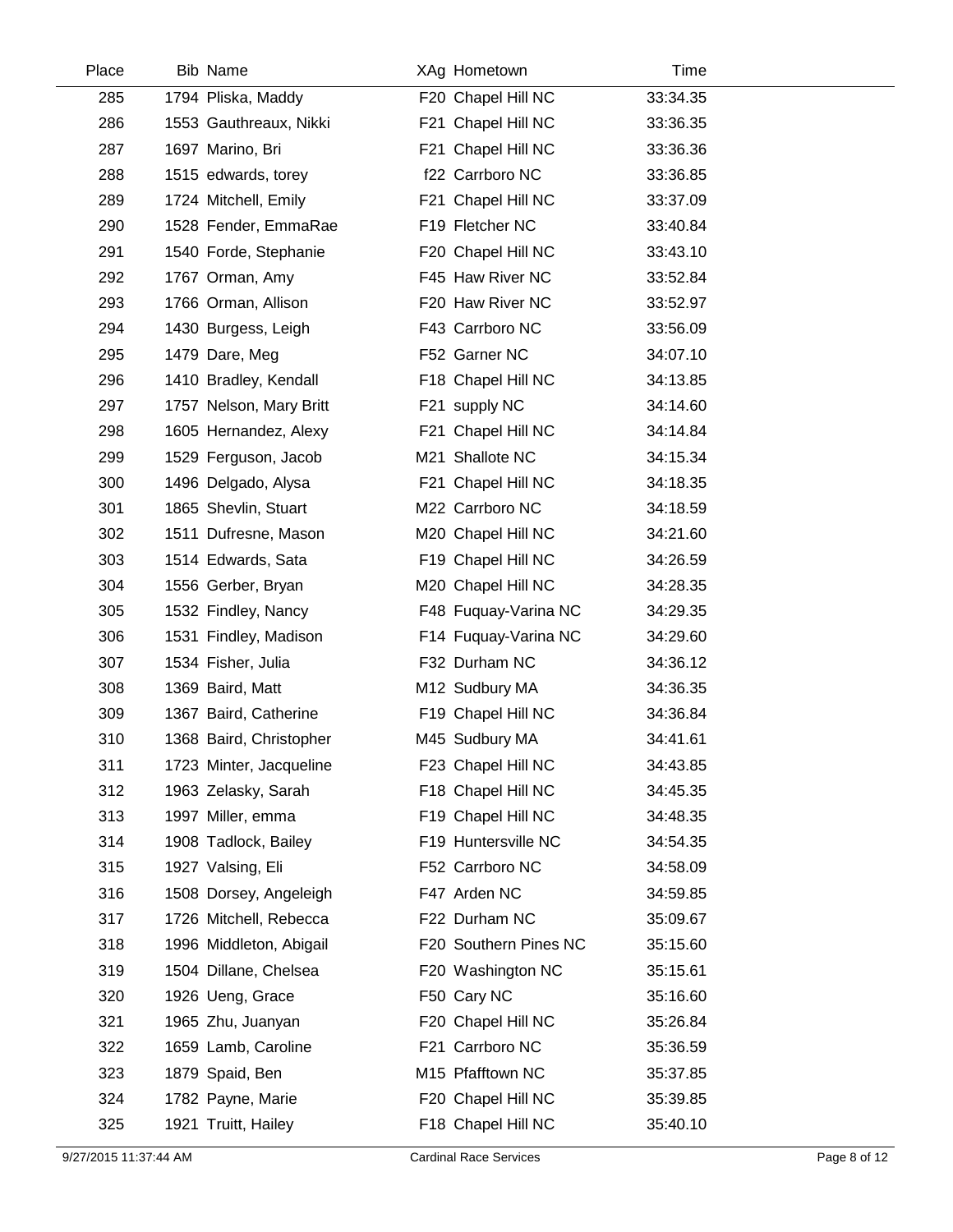| Place | <b>Bib Name</b>          | XAg Hometown         | Time     |  |
|-------|--------------------------|----------------------|----------|--|
| 326   | 1881 Spaid, Meredith     | F20 Chapel Hill NC   | 35:49.10 |  |
| 327   | 1460 Cluen, Alexandria   | F22 Durham NC        | 36:13.60 |  |
| 328   | 1548 Gaddy, Courtney     | F19 Chapel Hill NC   | 36:18.84 |  |
| 329   | 1974 Deaton, Taylor      | F21 Carrboro NC      | 36:23.85 |  |
| 330   | 1478 Darden, Alex        | M19 Chapel Hill NC   | 36:24.34 |  |
| 331   | 1787 Perrotta, Laura     | F19 Chapel Hill NC   | 36:29.10 |  |
| 332   | 1547 Freeman, Lindsey    | F21 Chapel Hill NC   | 37:08.10 |  |
| 333   | 1370 Ballaben, Giuliana  | F19 Elon NC          | 37:16.35 |  |
| 334   | 1422 Brown, Leigh        | F47 Statesville NC   | 37:24.11 |  |
| 335   | 1423 Brown, Thomas       | M18 Statesville NC   | 37:24.35 |  |
| 336   | 1621 Hunter, Felix       | M6 Chapel Hill NC    | 37:26.12 |  |
| 337   | 1622 Hunter, Kym         | F32 Chapel Hill NC   | 37:26.13 |  |
| 338   | 1400 Blau, Sarah         | F18 Chapel Hill NC   | 37:27.35 |  |
| 339   | 1891 Steininger, Kirsten | F18 Eastover NC      | 37:28.60 |  |
| 340   | 1404 Bond, Marielle      | F19 Chapel Hill NC   | 37:38.35 |  |
| 341   | 1684 Lund, Derrick       | M23 Cary NC          | 38:01.70 |  |
| 342   | 1912 Tichenor, Megan     | F25 Cary NC          | 38:01.87 |  |
| 343   | 1712 McKinney, Brock     | M18 Chapel Hill NC   | 38:06.45 |  |
| 344   | 1981 Valley, Holly       | F19 Chapel Hill NC   | 38:08.36 |  |
| 345   | 1874 Snider, Rachel      | F19 Chapel Hill NC   | 38:10.09 |  |
| 346   | 1453 Cho, Yuri           | F20 Milton GA        | 38:14.11 |  |
| 347   | 1456 Ciesielski, Mary    | F52 Matthews NC      | 38:16.36 |  |
| 348   | 1677 Lindsey, Mariah     | F18 Chapel Hill NC   | 38:17.34 |  |
| 349   | 1928 VanDeVelde, Emma    | F19 Chapel Hill NC   | 38:17.84 |  |
| 350   | 1580 Ham, Katherine      | F21 charleston SC    | 38:45.10 |  |
| 351   | 1527 Fellie, Maria       | F30 Chapel Hill NC   | 38:57.84 |  |
| 352   | 1796 Pontrelli, Madison  | F19 WAKE FOREST N    | 38:58.85 |  |
| 353   | 1353 Aghaiepour, Kambiz  | M46 Carrboro NC      | 39:02.60 |  |
| 354   | 1552 Garis, Amber        | F32 Fuquay-Varina NC | 39:14.36 |  |
| 355   | 1544 Fox, Pam            | F50 Winterville NC   | 39:25.11 |  |
| 356   | 1542 Fox, Elizabeth      | F21 Winterville NC   | 39:25.11 |  |
| 357   | 1452 Charitos, Amber     | F20 Chapel Hill NC   | 39:32.85 |  |
| 358   | 1852 Senanayake, Dehaja  | F20 Chapel Hill NC   | 39:33.12 |  |
| 359   | 1535 Fisher, Zach        | M35 Durham NC        | 39:36.61 |  |
| 360   | 1488 Deans, Elizabeth    | F22 Raleigh NC       | 40:53.10 |  |
| 361   | 1602 Henriques, Mark     | M50 Charlotte NC     | 41:12.60 |  |
| 362   | 1972 Cmiel, Joyce        | F51 Charlotte NC     | 41:15.10 |  |
| 363   | 1978 Dasarathy, Srishti  | F21 Apex NC          | 41:20.10 |  |
| 364   | 1708 McGarr, Mackenzie   | F17 Jacksonville NC  | 41:23.61 |  |
| 365   | 1936 Warrington, Brie    | F24 Durham NC        | 41:31.86 |  |
| 366   | 1686 Mahler, Matt        | M20 Durham NC        | 41:32.10 |  |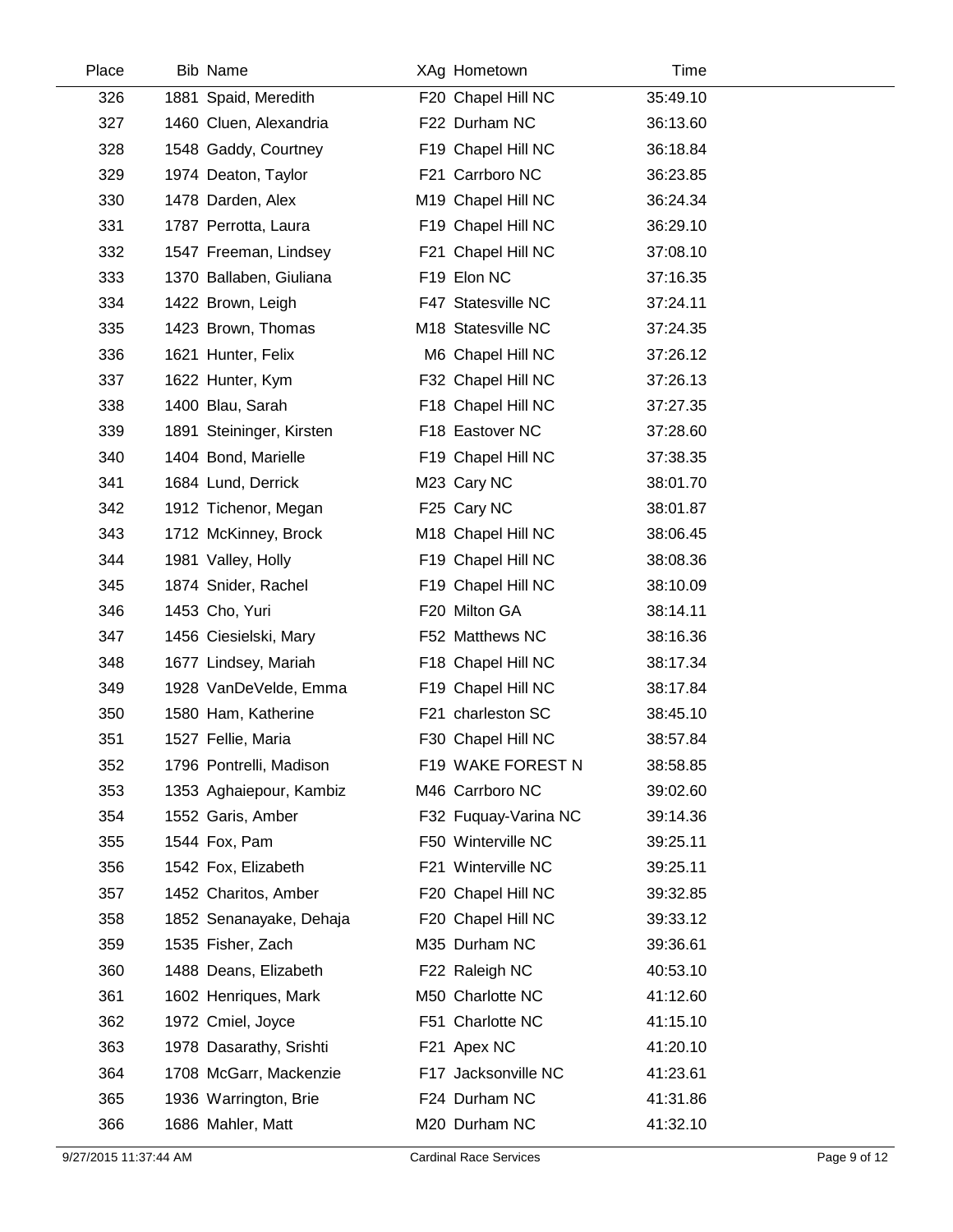| Place | <b>Bib Name</b>              | XAg Hometown         | Time     |  |
|-------|------------------------------|----------------------|----------|--|
| 367   | 1414 Breaux, Cory            | M21 Chapel Hill NC   | 41:56.59 |  |
| 368   | 1890 Steininger, Cynthia     | F48 Eastover NC      | 41:57.36 |  |
| 369   | 1539 Ford, Kelsey            | F21 Chapel Hill NC   | 42:34.59 |  |
| 370   | 1459 Clark, Kelly            | F38 Chapel Hill NC   | 42:37.35 |  |
| 371   | 1632 Jenkins, Ashley         | F20 Chapel Hill NC   | 42:41.61 |  |
| 372   | 1579 Hall, Nikita            | F21 Chapel Hill NC   | 43:07.10 |  |
| 373   | 1982 Betze, alexa            | F23 Chapel Hill NC   | 43:07.84 |  |
| 374   | 1843 Schleicher, Riana       | F17 Chapel Hill NC   | 43:09.34 |  |
| 375   | 1841 Schleicher, Debbi       | F52 Chapel Hill NC   | 43:09.84 |  |
| 376   | 1747 Nash, Shauna            | F55 Matthews NC      | 43:32.61 |  |
| 377   | 1746 Nash, Mike              | M57 Matthews NC      | 43:33.60 |  |
| 378   | 1819 Rice, Molly             | F50 Pennington NJ    | 43:36.60 |  |
| 379   | 1616 Holtshouser, Brian      | M20 Chapel Hill NC   | 44:24.67 |  |
| 380   | 1523 Evans, Mary             | F19 BURLINGTON NC    | 44:28.67 |  |
| 381   | 1902 Sturdivant, Sarah       | F19 Chapel Hill NC   | 44:28.67 |  |
| 382   | 1411 Brady, Denise           | F52 Reidsville NC    | 44:53.42 |  |
| 383   | 1412 Brady, Elizabeth        | F19 Chapel Hill NC   | 44:53.93 |  |
| 384   | 1690 Mann, Brian             | M51 WAKE FOREST N    | 45:43.91 |  |
| 385   | 1691 Mann, Emily             | F22 WAKE FOREST N    | 45:44.67 |  |
| 386   | 1365 Bahethi, Ravi           | M49 Bowie MD         | 46:00.42 |  |
| 387   | 1364 Bahethi, Bhawna         | F47 Bowie MD         | 46:00.92 |  |
| 388   | 1900 Strasser, Joe           | M23 Chapel Hill NC   | 46:19.94 |  |
| 389   | 1571 Green, Megan            | F21 Chapel Hill NC   | 46:20.18 |  |
| 390   | 1944 Wells, Grace            | F20 Chapel Hill NC   | 46:44.17 |  |
| 391   | 1943 Wells, Caroline         | F18 Raleigh NC       | 46:44.42 |  |
| 392   | 1942 Wells, Allen            | M49 Raleigh NC       | 46:45.19 |  |
| 393   | 1518 Elmore, Hollis          | F22 Edenton NC       | 47:07.42 |  |
| 394   | 1995 Reussner, Liesel        | F22 Chapel Hill NC   | 47:07.43 |  |
| 395   | 1546 Frank, Chris            | M63 Carrboro NC      | 47:17.67 |  |
| 396   | 1522 Eustace, Danielle       | F21 Cary NC          | 48:34.21 |  |
| 397   | 1502 Devine, Donna           | F51 Siler City NC    | 49:35.92 |  |
| 398   | 1754 Nelsen, Anita           | F49 Chapel Hill NC   | 49:35.93 |  |
| 399   | 1386 Beckett, Timothy        | M52 Angier NC        | 49:39.16 |  |
| 400   | 1731 montpetit, renee        | f23 Durham NC        | 49:40.91 |  |
| 401   | 1462 Cook, Michelle          | F47 Chapel Hill NC   | 49:42.41 |  |
| 402   | 1736 Mosley, Jessie          | F20 Chapel Hill NC   | 49:44.93 |  |
| 403   | 1962 Zamora-Sepulveda, Janet | F19 Hamptonville NC  | 49:45.93 |  |
| 404   | 1385 Beckett, Hannah         | F15 Angier NC        | 49:45.94 |  |
| 405   | 1876 Sobon, Kathryn          | F19 LEWISVILLE NC    | 50:15.94 |  |
| 406   | 1914 Timberlake, Rachel      | F18 Rural Hall NC    | 50:16.17 |  |
| 407   | 1572 Greenwood, Kayla        | F18 winston-salem NC | 50:16.17 |  |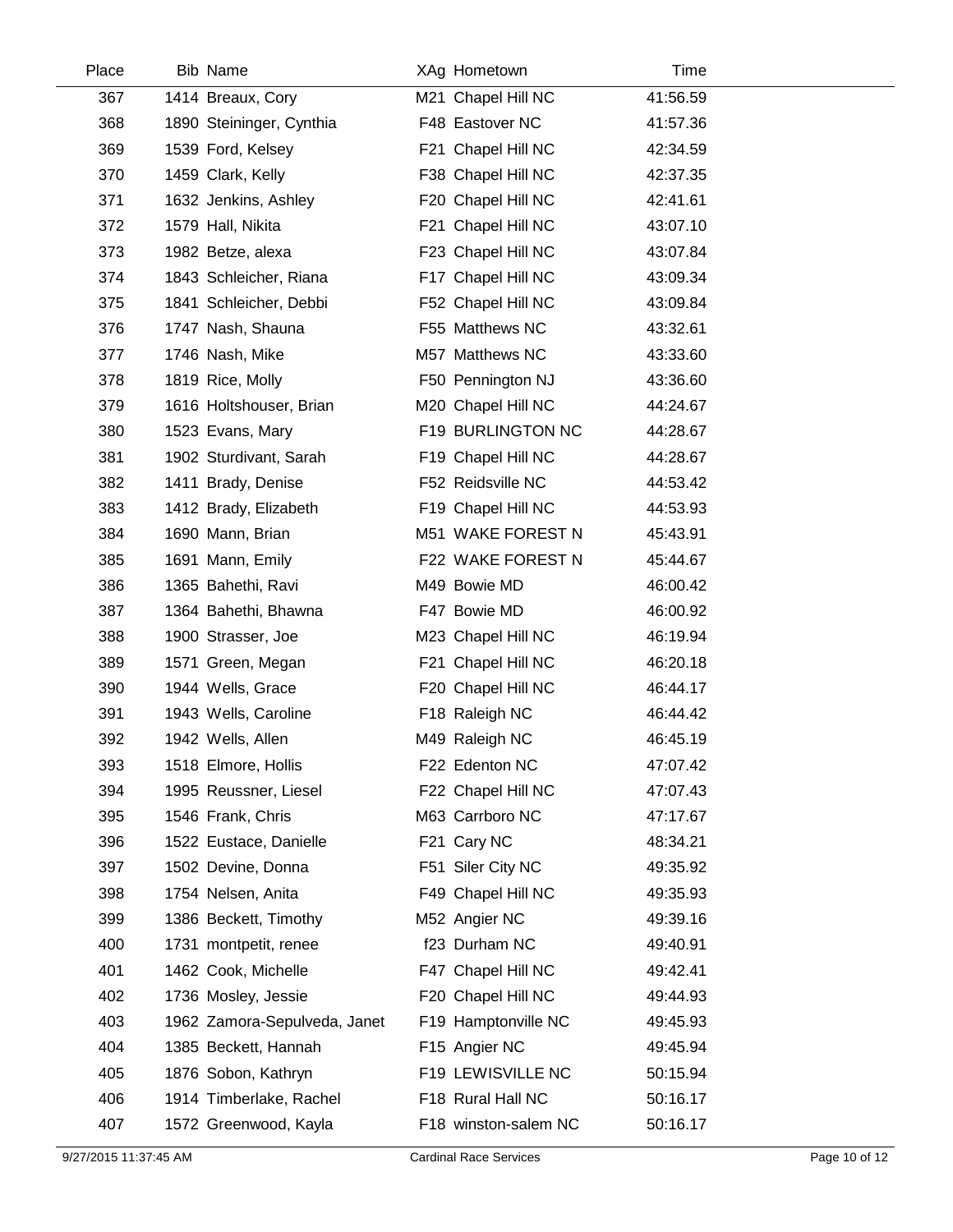| Place | <b>Bib Name</b>            |     | XAg Hometown        | Time     |
|-------|----------------------------|-----|---------------------|----------|
| 408   | 1968 Zolnoun, Shayan       |     | M13 Carrboro NC     | 50:21.42 |
| 409   | 1967 Zolnoun, Denniz       |     | F47 Carrboro NC     | 50:21.66 |
| 410   | 1560 Goff, Veronica        |     | F41 Mesa AZ         | 51:27.18 |
| 411   | 1888 Stanley, Madison      |     | F20 Swansboro NC    | 51:27.42 |
| 412   | 1559 Goff, Aaliyah         |     | F19 Chapel Hill NC  | 51:27.43 |
| 413   | 1951 White, Jennifer       |     | F19 Chapel Hill NC  | 51:28.42 |
| 414   | 1847 Schwartz, Lily        |     | F18 Chapel Hill NC  | 51:38.91 |
| 415   | 1868 Silver, Rachel        |     | F18 Concord NC      | 51:39.17 |
| 416   | 1803 Pupa, Sarah           |     | F21 Raleigh NC      | 51:47.44 |
| 417   | 1554 Gay, Jennifer         |     | F19 Raleigh NC      | 51:52.41 |
| 418   | 1760 Nguyen, Gabby         |     | F19 Chapel Hill NC  | 51:52.44 |
| 419   | 1355 Agnew, Elizabeth      |     | F57 Alexandria VA   | 52:18.92 |
| 420   | 1639 Johnson, Trea         |     | M22 louisburg NC    | 52:58.67 |
| 421   | 1804 Quinn, Maia           |     | F19 louisburg NC    | 53:00.16 |
| 422   | 1833 Sabo, Patricia        |     | F18 Chapel Hill NC  | 53:32.92 |
| 423   | 1467 Corley, Hannah        |     | F17 Chapel Hill NC  | 53:33.17 |
| 424   | 1439 Campbell, Judy        |     | F49 Concord NC      | 53:37.92 |
| 425   | 1800 Post, Charlotte       |     | F49 Chapel Hill NC  | 53:38.92 |
| 426   | 1398 Billingsley, Caroline |     | F18 Chapel Hill NC  | 53:42.66 |
| 427   | 1506 Dobbie, Lauren        |     | F18 Chapel Hill NC  | 53:42.91 |
| 428   | 1375 Barger, Elizabeth     |     | F49 Matthews NC     | 54:08.13 |
| 429   | 1376 Barger, Emily         |     | F19 Elon NC         | 54:08.66 |
| 430   | 1584 Hanmer, Lisa          |     | F54 Matthews NC     | 54:13.93 |
| 431   | 1780 Patrovic, Robert      |     | M55 Miller Place NY | 54:21.94 |
| 432   | 1779 Patrovic, Mary        |     | F55 Miller Place NY | 54:22.43 |
| 433   | 1778 Patrovic, Kara        |     | F18 Miller Place NY | 54:22.67 |
| 434   | 1428 Burgess, Ellie        |     | F22 Greensboro NC   | 54:29.17 |
| 435   | 1871 Simpson, Rachel       |     | F20 Chapel Hill NC  | 54:34.68 |
| 436   | 1869 Simpson, Hannah       |     | F15 CHARLOTTE NC    | 54:34.92 |
| 437   | 1988 Mock, Bailey          | F14 |                     | 54:38.18 |
| 438   | 1872 Simpson, Susan        |     | F49 CHARLOTTE NC    | 54:41.91 |
| 439   | 1374 Barger, Brian         |     | M50 Matthews NC     | 54:47.67 |
| 440   | 1564 Graham, Stephen       |     | M53 Chapel Hill NC  | 54:48.93 |
| 441   | 1870 Simpson, Nick         |     | M19 CHARLOTTE NC    | 54:52.41 |
| 442   | 1558 Gilder, Sydney        |     | F19 Chapel Hill NC  | 54:53.43 |
| 443   | 1466 Cooper, Rob           |     | M55 New City NY     | 55:11.42 |
| 444   | 1465 Cooper, Jill          |     | F52 New City NY     | 55:13.17 |
| 445   | 1741 Mueller, Kim          |     | M19 Gainesville FL  | 55:22.42 |
| 446   | 1700 Martinez, Monica      |     | F21 Chapel Hill NC  | 55:22.68 |
| 447   | 1952 Wickman, Ali          |     | F20 Chapel Hill NC  | 55:24.41 |
| 448   | 1489 Dede, Breanna         |     | F19 Gainesville FL  | 55:25.66 |